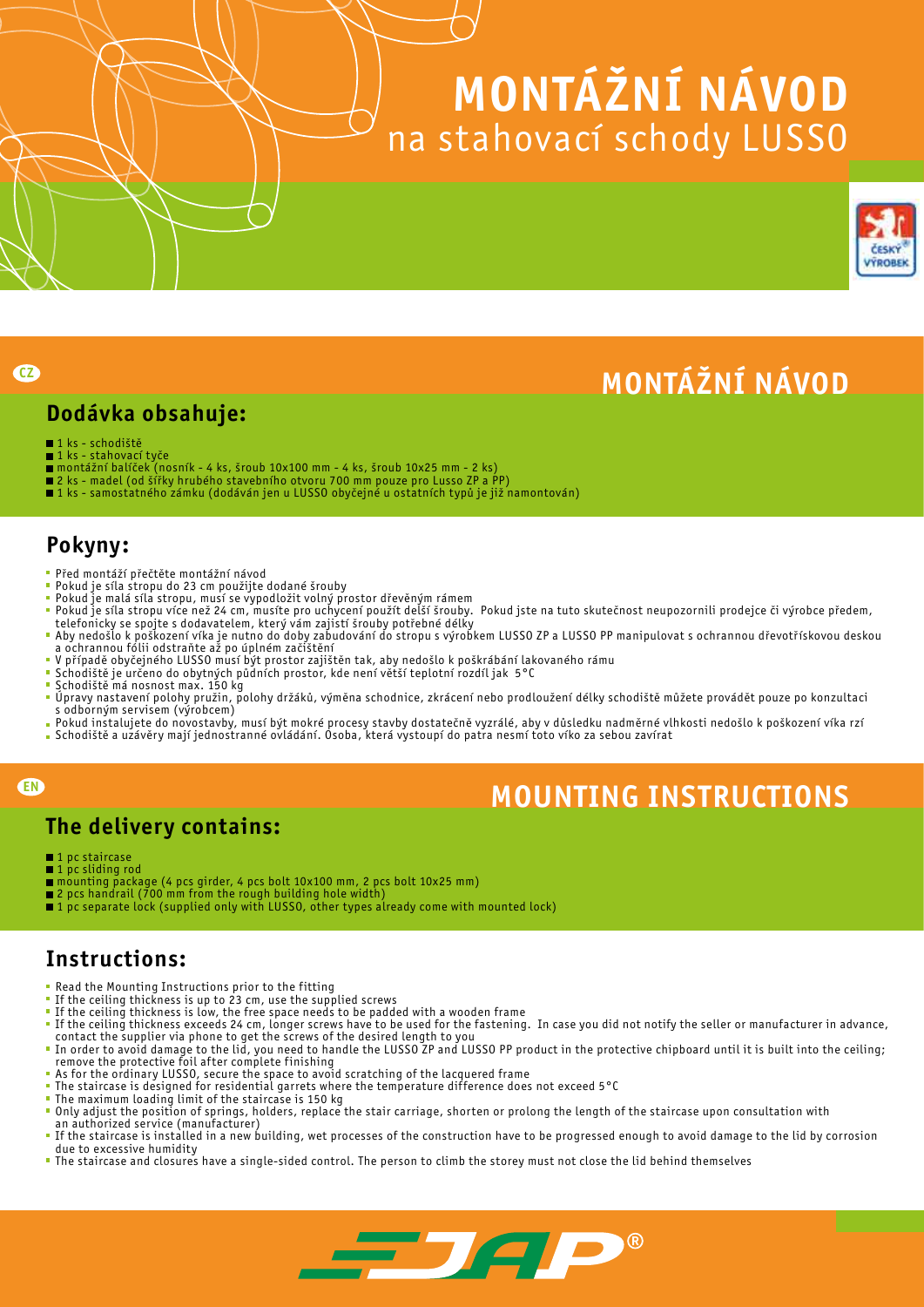# **MONTAGEANLEITUNG**

### Lieferumfang:

- 
- 
- 1 St. Treppe<br>1 St. Abziehstange<br>Montagepaket (4 St. Träger, 4 St. Schraube 10x100mm, 2 St. Schraube 10x25mm)<br>2 St. Handlauf (seit der Breite der groben Bauöffnung 700mm)<br>1 St. Einzelschloss (geliefert nur bei LUSSO, bei an
- 
- 

#### Hinweise:

- Vor der Montage lesen Sie die Montageanleitung
- 
- 
- Falls die Deckendicke weniger als 23 cm beträgt, verwenden Sie die gelieferten Schrauben<br>Fall die Deckendicke zu klein ist, müssen Sie den Freiraum mit einem Holzrahmen unterlegen<br>Falls die Deckendicke mehr als 24 cm beträ den Händler oder Hersteller nicht aufmerksam gemacht haben, verbinden Sie sich telephonisch mit Ihrem Lieferanten, der Ihnen die Schrauben mit der erforderlichen Länge bereitstellt
- Dass der Deckel nicht beschädigt wird, ist es nötig, bis dem Einbau in die Decke die Artikel LUSSO ZP und LUSSO PP mit der Schutzspanholzplatte<br>zu behandeln, die Schutzfolie entfernen Sie nach der kompletten Versäuberung.<br>
- 
- 
- 
- Die Treppe hat die Traglast max. 150 kg<br>Die Verstellungen der Federlage, der Trägerstellung, Wechsel der Treppenwange, die Verkürzung oder Verlängerung der Treppenlänge können<br>Sie nur nach der Rücksprache mit dem Fachservi
- 
- Wenn Sie die Treppe in den Neubau installieren, müssen die Nassverfahren auf der Baustelle ausreichend ausgereift sein, dass infolge<br>der Überfeuchtigkeit den Rostschaden des Deckels vermieden werden<br>Die Treppen und Verschl

#### RUS

## Руководство по монтажу

#### В комплект поставки входят:

- лестница 1 шт. стержень стяжной 1 шт.
- 
- 
- монтажный пакет (несущая конструкция 4 шт., болт 10x100 мм 4 шт., болт 10x25 мм 2 шт.)<br>поручень 2 шт. (700мм от ширины грубого размера строительного проема)<br>самостоятельный замок 1 шт. (поставляется только с о

#### Указания:

- 
- 
- Перед установкой прочитать руководство по монтажу<br>Если толщина потолка до 23 см, применяются поставляемые болты<br>Если потолок тонкий, свободное пространство необходимо подложить деревянной рамой
- Если толщина потолка более 24 см, для крепления необходимо использовать более длинные болты. Если Вы заранее не сообщили об этом продавцу или производителю, позвоните поставщику, который обеспечит Вас болтами необходимой длины Для предотвращения повреждения крышки лестницы, до момента завершения монтажа в потолок, необходимо манипулировать с изделиями
- LUSSO ZP и LUSSO PP с защитной древесностружечной плитой, а защитную пленку устранить только после полного завершения всех работ<br>В случае обычных LUSSO, монтажное пространство должно быть предохранено так, чтобы предотвра
- 
- Максимальная несущая способность лестницы 150 кг
- Изменения установки положения пружин, положения держателей, замену ступенек, укорачивание или наращивание длины лестницы,<br>можете выполнять только после консультации с сервисной организацией (с производителем)
- Если установка производится в новостройке, мокрые процессы строительства должны как следует «созреть», чтобы в результате чрезмерной
- 
- влажности не произошло коррозионное повреждение крышки<br>Лестница и замки имеют одностороннее управление. Лицо, которое поднимется на верхний этаж, не должно крышку за собой закрывать

### Assembly Instructions for LUSSO folding loft ladder EN

| Photo no. 1    | - Unwrapping the folding loft ladder                                      |
|----------------|---------------------------------------------------------------------------|
| Photo no. 2    | - Unpacking the component bag and instructions                            |
| Photo no.3     | - Read the instructions and check the delivery is complete                |
| Photo no.4     | - Mounting the 4 anchoring bolts                                          |
| Photos no. 5,6 | - Two people lift the loft ladder to the construction opening             |
| Photo no.7     | - Installing the loft ladder into the constructed opening                 |
| Photo no.8     | - Positioning the loft ladder                                             |
| Photo no.9     | - A third person, already in the loft, fastens the frame using 4 supports |
| Photo no. 10   | - Proper fastening of the 4 anchoring bolts                               |
| Photo no. 11   | - Securely installed loft ladder into ceiling                             |
| Photo no. 12   | - Positioning of the operating pole in the drop down door                 |
| Photo no. 13   | - Releasing the ladder with the operating pole                            |
| Photo no. 14   | - Installing the safety rail to the loft ladder                           |
|                | Photo no. 15 – Stowing the loft ladder away using the operating pole      |

Photo no. 16 – The other end of the operating pole has a plastic end piece for closing the drop downdoor

#### Montageanleitung für LUSSO-Bodentreppen D

| Foto Nr. 1    | - Auspacken der Bodentreppen                                                                        |
|---------------|-----------------------------------------------------------------------------------------------------|
| Foto Nr. 2    | - Kontrolle des gelieferten Typs sowie der Maße der Bodentreppe                                     |
| Foto Nr. 3    | - Lesen Sie die Anleitung durch und kontrollieren Sie die Vollständigkeit der Lieferung             |
| Foto Nr. 4    | - Aufsetzen der Ankerbolzen                                                                         |
| Foto Nr. 5, 6 | - Zwei Personen heben die Bodentreppe zur Bauöffnung an                                             |
| Foto Nr. 7    | - Einsetzen der Bodentreppe in die Bauöffnung                                                       |
| Foto Nr. 8    | - Aufsetzen                                                                                         |
| Foto Nr. 9    | - Dritte Person, die sich bereits im Dachboden befindet, befestigt mithilfe von 4 Tägern den Rahmen |
| Foto Nr. 10   | - Ordnungsgemäßes Anziehen der 4 Ankerbolzen                                                        |
| Foto Nr. 11   | -Eingesetzte und angezogene Bodentreppen in der Dachöffnung                                         |
| Foto Nr. 12   | - Einsetzen des ausziehbaren Stange sowie Offnen des Deckels                                        |
| Foto Nr. 13   | - Verspannen der Treppen mithilfe der ausziehbaren Stange                                           |
| Foto Nr. 14   | - Einsetzen und Anschrauben des Handgriffs an den Treppenrahmen                                     |
| Foto Nr. 15   | - Zusammensetzen der Treppen mithilfe der ausziehbaren Stange                                       |

Foto Nr. 16 – Die zweite Seite der ausziehbaren Stange ist mit einer Plastikendung versehen, mit der sich der Deckel verschließen lässt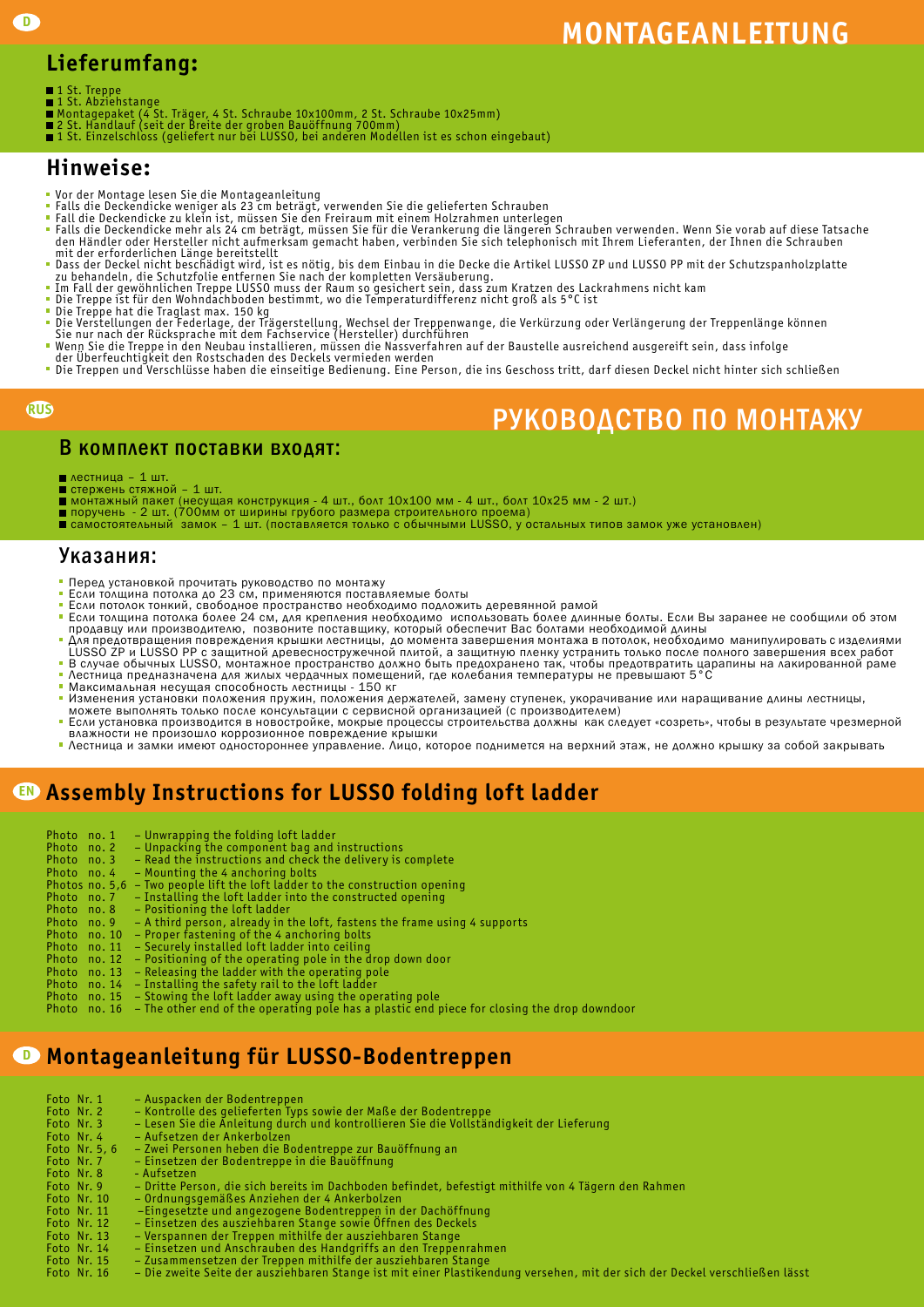#### **®® Инструкция по монтажу чердачной лестницы LUSSO**

| $\phi$ oto $N_2$ 1                                      | - Открыть упаковку чердачной лестницы                                                                          |
|---------------------------------------------------------|----------------------------------------------------------------------------------------------------------------|
| $\phi$ oto $N_2$ 2                                      | - Проверить тип и размер чердачной лестницы                                                                    |
| $\phi$ OTO $N_2$ 3                                      | - Прочтите инструкцию и проверьте комплектность поставки                                                       |
| $\phi$ oto $N_2$ 4                                      | - Установка 4-х крепежных болтов                                                                               |
|                                                         | фото № 5 и 6 - Два человека поднимают лестницу в строительный проем                                            |
| $\phi$ oto $N_2$ 7                                      | - Установить лестницу в строительный проем                                                                     |
| $\phi$ OTO $N_2$ 8                                      | - Зафиксировать лестницу                                                                                       |
| $\phi$ OTO $N_2$ 9                                      | – Третий человек, который уже находится в чердачном помещении, с помощью 4-х несущих элементов закрепляет раму |
| $\phi$ oτο $\aleph$ 10                                  | - Зафиксировать 4-е крепежных болта                                                                            |
| $\phi$ oto $N_2$ 11                                     | - Чердачная лестница, установленная и закрепленная в строительном проеме                                       |
| $\phi$ στο $\aleph$ 12                                  | - Насадка раздвижного стержня и открытие люка                                                                  |
| $\phi$ OTO $N_2$ 13                                     | - Опускание лестницы с помощью раздвижного стержня                                                             |
| $\phi$ oto $\aleph$ <sup>2</sup> 14                     | - Установить и закрутить рукоятки к раме лестницы                                                              |
| $\phi$ oto $N_2$ 15                                     | - Складывание лестницы с помощью раздвижного стержня                                                           |
| $A$ <sub>O</sub> $T$ <sub>O</sub> $N$ <sub>O</sub> $1C$ | SAKALITL AIOK DORABILINI ULAN ATODOLON NA KOTODON DAPRALOVAL RACTILIZIONALI LAKOLALILINIK                      |

фото № 16 – Закрыть люк раздвижным стержнем, стороной, на которой расположен пластмассовый наконечник







rozbalení stahovacích schodů kontrola dodaného typu a rozměru stahovacích schodů





přečtěte si návod a zkontrolujte úplnost dodávky





vsazení schodů do stavebního otvoru usazení